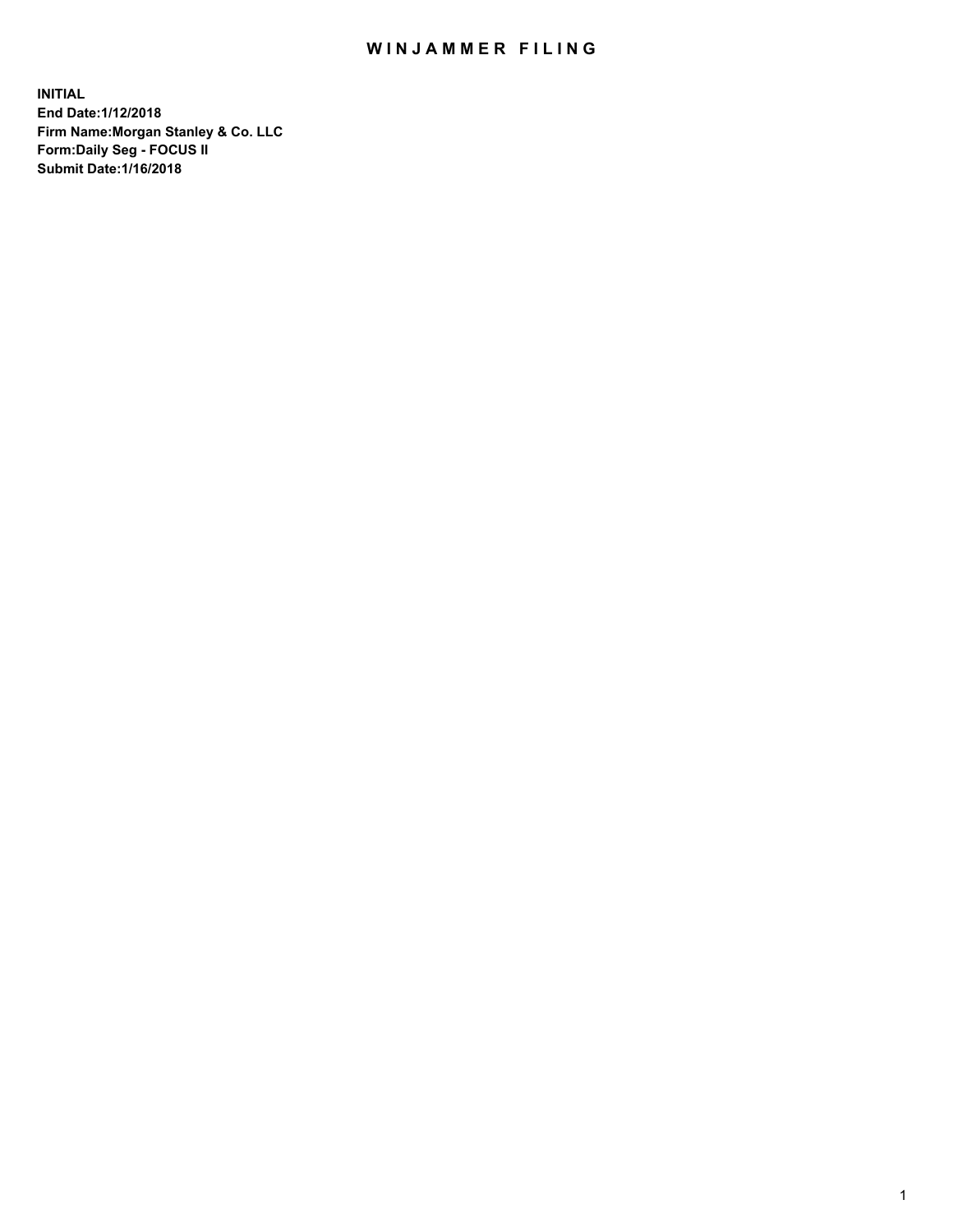### **INITIAL End Date:1/12/2018 Firm Name:Morgan Stanley & Co. LLC Form:Daily Seg - FOCUS II Submit Date:1/16/2018 Daily Segregation - Cover Page**

| Name of Company<br><b>Contact Name</b><br><b>Contact Phone Number</b><br><b>Contact Email Address</b>                                                                                                                                                                                                                         | Morgan Stanley & Co. LLC<br>Ikram Shah<br>212-276-0963<br>lkram.shah@morganstanley.com |
|-------------------------------------------------------------------------------------------------------------------------------------------------------------------------------------------------------------------------------------------------------------------------------------------------------------------------------|----------------------------------------------------------------------------------------|
| FCM's Customer Segregated Funds Residual Interest Target (choose one):<br>a. Minimum dollar amount: ; or<br>b. Minimum percentage of customer segregated funds required:%; or<br>c. Dollar amount range between: and; or<br>d. Percentage range of customer segregated funds required between:% and%.                         | 285,000,000<br>0 <sub>0</sub><br>00                                                    |
| FCM's Customer Secured Amount Funds Residual Interest Target (choose one):<br>a. Minimum dollar amount: ; or<br>b. Minimum percentage of customer secured funds required:%; or<br>c. Dollar amount range between: and; or<br>d. Percentage range of customer secured funds required between:% and%.                           | 140,000,000<br>0 <sub>0</sub><br>0 <sub>0</sub>                                        |
| FCM's Cleared Swaps Customer Collateral Residual Interest Target (choose one):<br>a. Minimum dollar amount: ; or<br>b. Minimum percentage of cleared swaps customer collateral required:%; or<br>c. Dollar amount range between: and; or<br>d. Percentage range of cleared swaps customer collateral required between:% and%. | 92,000,000<br>0 <sub>0</sub><br><u>00</u>                                              |

Attach supporting documents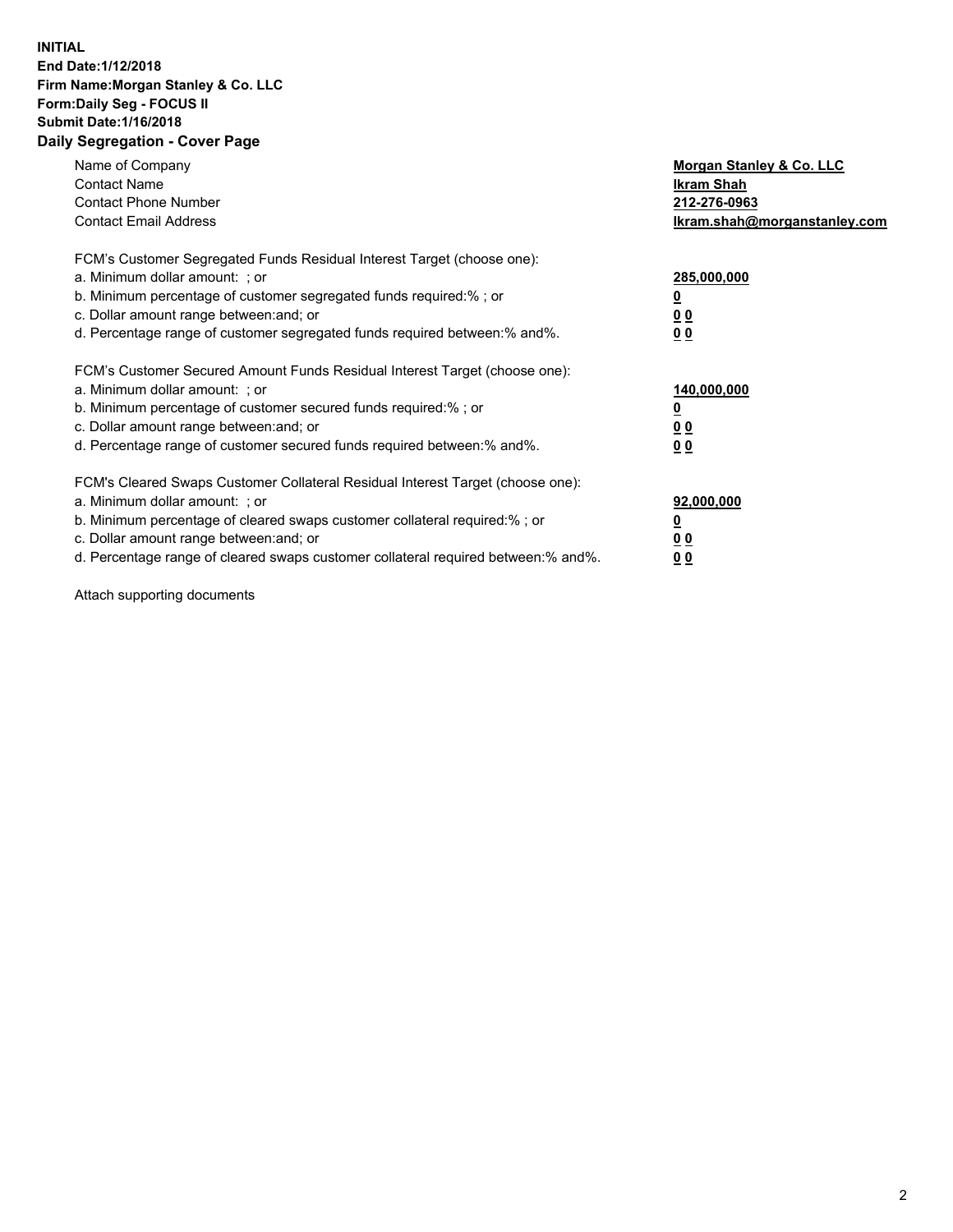# **INITIAL End Date:1/12/2018 Firm Name:Morgan Stanley & Co. LLC Form:Daily Seg - FOCUS II Submit Date:1/16/2018**

## **Daily Segregation - Secured Amounts**

|    | Foreign Futures and Foreign Options Secured Amounts                                               |                                |
|----|---------------------------------------------------------------------------------------------------|--------------------------------|
|    | Amount required to be set aside pursuant to law, rule or regulation of a foreign                  | $0$ [7305]                     |
|    | government or a rule of a self-regulatory organization authorized thereunder                      |                                |
| 1. | Net ledger balance - Foreign Futures and Foreign Option Trading - All Customers                   |                                |
|    | A. Cash                                                                                           | 2,853,574,801 [7315]           |
|    | B. Securities (at market)                                                                         | 1,693,924,236 [7317]           |
| 2. | Net unrealized profit (loss) in open futures contracts traded on a foreign board of trade         | 885,294,285 [7325]             |
| 3. | Exchange traded options                                                                           |                                |
|    | a. Market value of open option contracts purchased on a foreign board of trade                    | 9,978,285 [7335]               |
|    | b. Market value of open contracts granted (sold) on a foreign board of trade                      | -13,573,936 [7337]             |
| 4. | Net equity (deficit) (add lines 1.2. and 3.)                                                      | 5,429,197,671 [7345]           |
| 5. | Account liquidating to a deficit and account with a debit balances - gross amount                 | 6,433,847 [7351]               |
|    | Less: amount offset by customer owned securities                                                  | -6,115,147 [7352] 318,700 [735 |
| 6. | Amount required to be set aside as the secured amount - Net Liquidating Equity                    | 5,429,516,371 [7355]           |
|    | Method (add lines 4 and 5)                                                                        |                                |
| 7. | Greater of amount required to be set aside pursuant to foreign jurisdiction (above) or line<br>6. | 5,429,516,371 [7360]           |
|    | FUNDS DEPOSITED IN SEPARATE REGULATION 30.7 ACCOUNTS                                              |                                |
| 1. | Cash in banks                                                                                     |                                |
|    | A. Banks located in the United States                                                             | 236,155,355 [7500]             |
|    | B. Other banks qualified under Regulation 30.7                                                    | 882,712,561 [7520] 1,118,867,9 |
|    |                                                                                                   | [7530]                         |
| 2. | Securities                                                                                        |                                |
|    | A. In safekeeping with banks located in the United States                                         | 348,825,895 [7540]             |
|    | B. In safekeeping with other banks qualified under Regulation 30.7                                | 0 [7560] 348,825,895 [7570]    |
| 3. | Equities with registered futures commission merchants                                             |                                |
|    | A. Cash                                                                                           | 8,467,241 [7580]               |
|    | <b>B.</b> Securities                                                                              | $0$ [7590]                     |
|    | C. Unrealized gain (loss) on open futures contracts                                               | 22,347 [7600]                  |
|    | D. Value of long option contracts                                                                 | $0$ [7610]                     |
|    | E. Value of short option contracts                                                                | 0 [7615] 8,489,588 [7620]      |
| 4. | Amounts held by clearing organizations of foreign boards of trade                                 |                                |
|    | A. Cash                                                                                           | $0$ [7640]                     |
|    | <b>B.</b> Securities                                                                              | $0$ [7650]                     |
|    | C. Amount due to (from) clearing organization - daily variation                                   | $0$ [7660]                     |
|    | D. Value of long option contracts                                                                 | $0$ [7670]                     |
|    | E. Value of short option contracts                                                                | 0 [7675] 0 [7680]              |
| 5. | Amounts held by members of foreign boards of trade                                                |                                |
|    | A. Cash                                                                                           | 1,918,334,935 [7700]           |
|    | <b>B.</b> Securities                                                                              | 1,345,098,340 [7710]           |
|    | C. Unrealized gain (loss) on open futures contracts                                               | 885,271,938 [7720]             |
|    | D. Value of long option contracts                                                                 | 9,978,285 [7730]               |
|    | E. Value of short option contracts                                                                | -13,573,936 [7735] 4,145,109,5 |
|    |                                                                                                   | [7740]                         |
| 6. | Amounts with other depositories designated by a foreign board of trade                            | $0$ [7760]                     |
| 7. | Segregated funds on hand                                                                          | $0$ [7765]                     |
| 8. | Total funds in separate section 30.7 accounts                                                     | 5,621,292,961 [7770]           |
| 9. | Excess (deficiency) Set Aside for Secured Amount (subtract line 7 Secured Statement               | 191,776,590 [7380]             |
|    | Page 1 from Line 8)                                                                               |                                |

- 10. Management Target Amount for Excess funds in separate section 30.7 accounts **140,000,000** [7780]
- 11. Excess (deficiency) funds in separate 30.7 accounts over (under) Management Target **51,776,590** [7785]

197,671 [7345] 2147 [7352] **318,700** [7354] **5,429,516,371** [7355]

#### **5,429,516,371** [7360]

 B. Other banks qualified under Regulation 30.7 **882,712,561** [7520] **1,118,867,916** [7530]

 A. Cash **1,918,334,935** [7700] **098,340** [7710] C. Unrealized gain (loss) on open futures contracts **885,271,938** [7720] E. Value of short option contracts **-13,573,936** [7735] **4,145,109,562** [7740] **892,961** [7770] **191,776,590** [7380]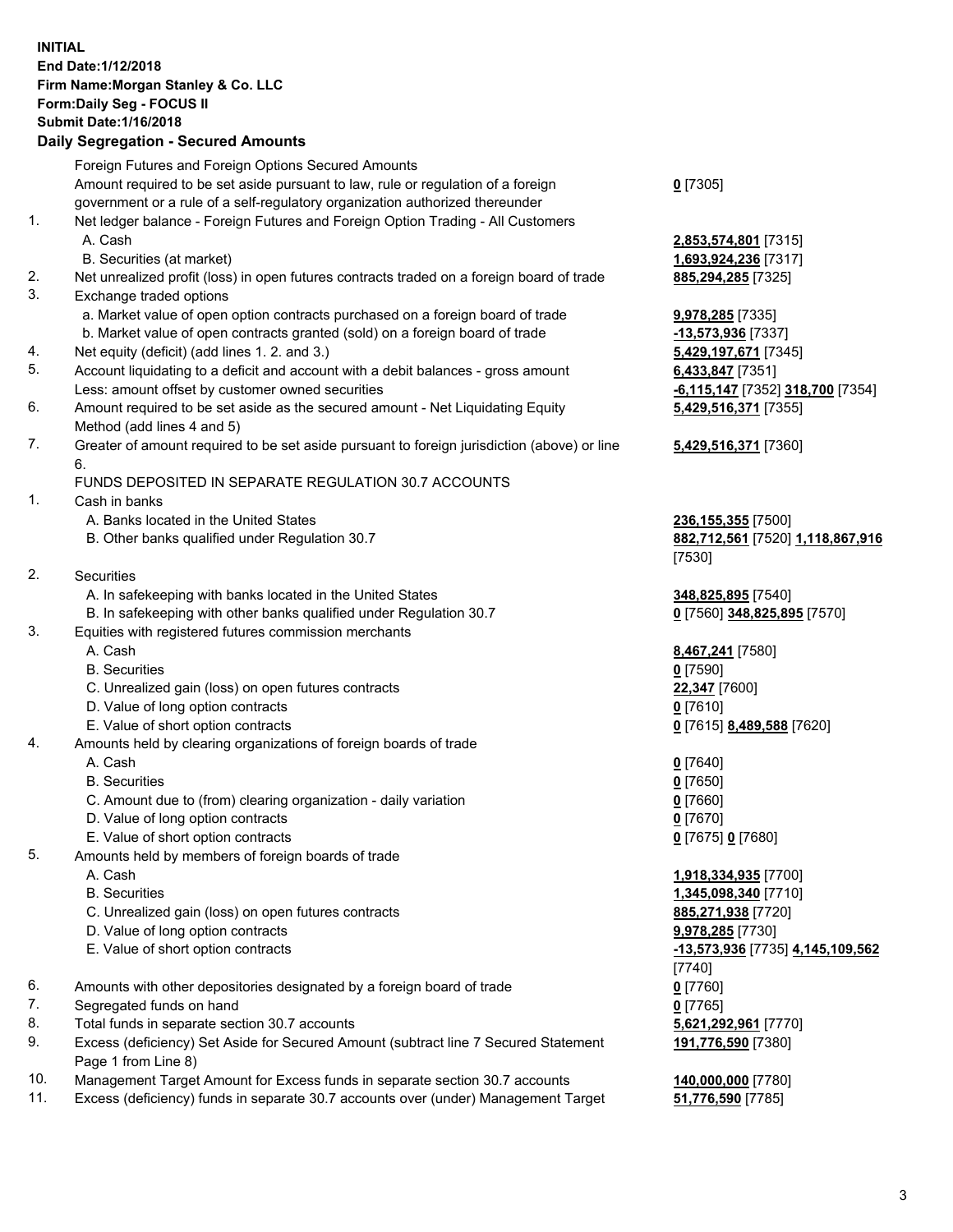**INITIAL End Date:1/12/2018 Firm Name:Morgan Stanley & Co. LLC Form:Daily Seg - FOCUS II Submit Date:1/16/2018 Daily Segregation - Segregation Statement** SEGREGATION REQUIREMENTS(Section 4d(2) of the CEAct) 1. Net ledger balance A. Cash **7,875,199,498** [7010] B. Securities (at market) **4,834,987,681** [7020] 2. Net unrealized profit (loss) in open futures contracts traded on a contract market **1,836,677,020** [7030] 3. Exchange traded options A. Add market value of open option contracts purchased on a contract market **329,148,175** [7032] B. Deduct market value of open option contracts granted (sold) on a contract market **-520,209,600** [7033] 4. Net equity (deficit) (add lines 1, 2 and 3) **14,355,802,774** [7040] 5. Accounts liquidating to a deficit and accounts with debit balances - gross amount **311,801,655** [7045] Less: amount offset by customer securities **-241,412,819** [7047] **70,388,836** [7050] 6. Amount required to be segregated (add lines 4 and 5) **14,426,191,610** [7060] FUNDS IN SEGREGATED ACCOUNTS 7. Deposited in segregated funds bank accounts A. Cash **4,648,764,683** [7070] B. Securities representing investments of customers' funds (at market) **0** [7080] C. Securities held for particular customers or option customers in lieu of cash (at market) **869,815,833** [7090] 8. Margins on deposit with derivatives clearing organizations of contract markets A. Cash **5,204,416,630** [7100] B. Securities representing investments of customers' funds (at market) **0** [7110] C. Securities held for particular customers or option customers in lieu of cash (at market) **3,965,171,848** [7120] 9. Net settlement from (to) derivatives clearing organizations of contract markets **260,248,974** [7130] 10. Exchange traded options A. Value of open long option contracts **329,148,175** [7132] B. Value of open short option contracts **-520,209,600** [7133] 11. Net equities with other FCMs A. Net liquidating equity **3,872,977** [7140] B. Securities representing investments of customers' funds (at market) **0** [7160] C. Securities held for particular customers or option customers in lieu of cash (at market) **0** [7170] 12. Segregated funds on hand **0** [7150] 13. Total amount in segregation (add lines 7 through 12) **14,761,229,520** [7180] 14. Excess (deficiency) funds in segregation (subtract line 6 from line 13) **335,037,910** [7190]

- 15. Management Target Amount for Excess funds in segregation **285,000,000** [7194]
- 16. Excess (deficiency) funds in segregation over (under) Management Target Amount Excess

**50,037,910** [7198]